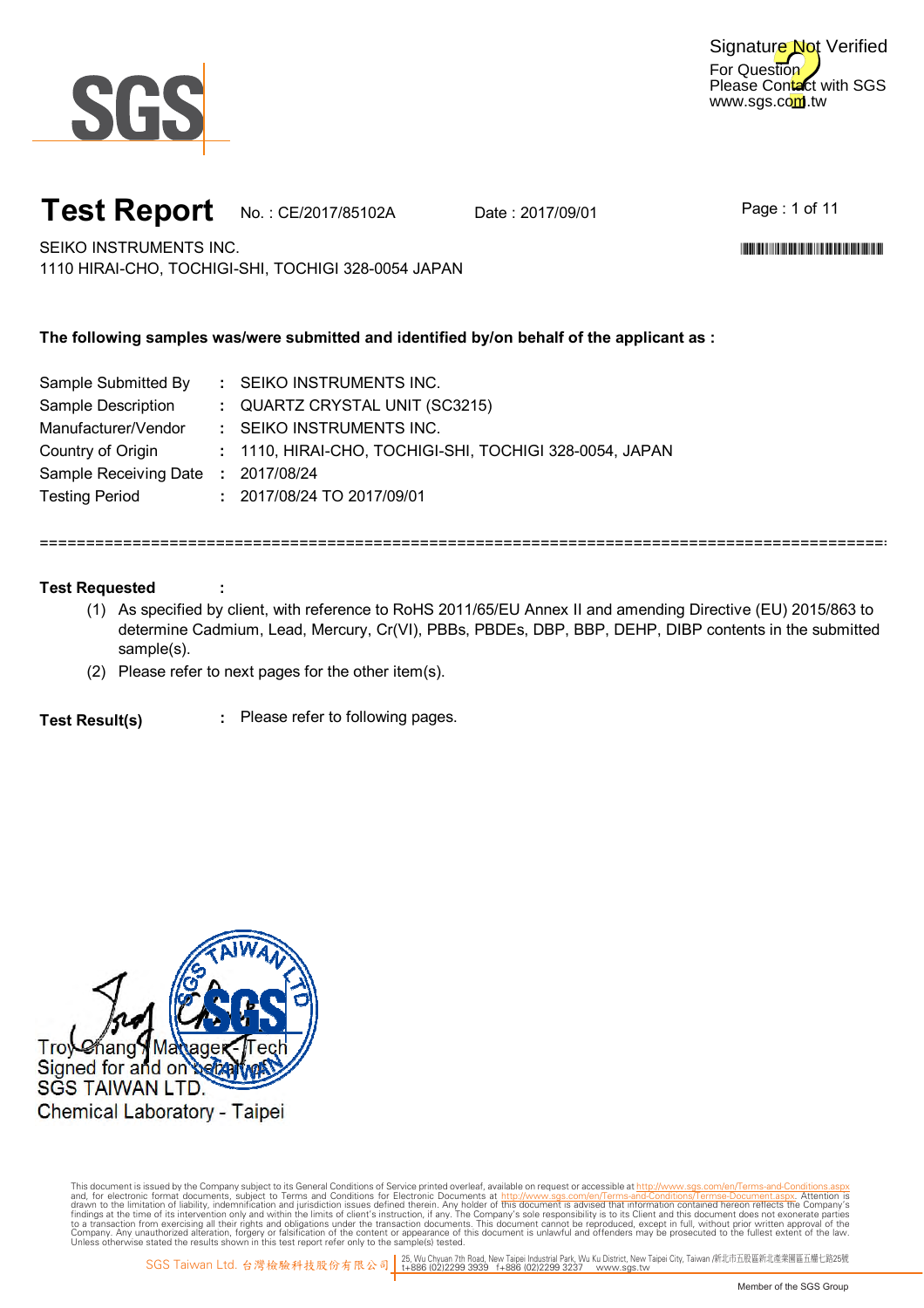

## **Test Report** No.: CE/2017/85102A Date: 2017/09/01 Page: 2 of 11

\*CE/2017/85102A\*CE/2017/85102A\*CE/2017/85102A\*CE/2017

SEIKO INSTRUMENTS INC.

1110 HIRAI-CHO, TOCHIGI-SHI, TOCHIGI 328-0054 JAPAN

### **Test Result(s)**

: PART NAME No.1 QUARTZ CRYSTAL UNIT (SC3215)

| Test Item(s)                   | <b>Unit</b> | <b>Method</b>                                                                                                                             | <b>MDL</b>     | <b>Result</b> |
|--------------------------------|-------------|-------------------------------------------------------------------------------------------------------------------------------------------|----------------|---------------|
|                                |             |                                                                                                                                           |                | <b>No.1</b>   |
| Cadmium (Cd)                   | mg/kg       | With reference to IEC 62321-5 (2013) and<br>performed by ICP-AES.                                                                         | $\overline{2}$ | n.d.          |
| Lead (Pb)                      | mg/kg       |                                                                                                                                           | $\overline{2}$ | n.d.          |
| Mercury (Hg)                   | mg/kg       | With reference to IEC 62321-4 (2013) and<br>performed by ICP-AES.                                                                         | $\overline{2}$ | n.d.          |
| Hexavalent Chromium Cr(VI) (*) | mg/kg       | With reference to IEC 62321-7-2 (2017) and<br>performed by UV-VIS.; With reference to<br>IEC 62321-5 (2013) and performed by ICP-<br>AES. | $\overline{8}$ | n.d.          |
| <b>Sum of PBBs</b>             | mg/kg       |                                                                                                                                           |                | n.d.          |
| Monobromobiphenyl              | mg/kg       |                                                                                                                                           | 5              | n.d.          |
| Dibromobiphenyl                | mg/kg       |                                                                                                                                           | 5              | n.d.          |
| Tribromobiphenyl               | mg/kg       |                                                                                                                                           | $\overline{5}$ | n.d.          |
| Tetrabromobiphenyl             | mg/kg       |                                                                                                                                           | $\overline{5}$ | n.d.          |
| Pentabromobiphenyl             | mg/kg       |                                                                                                                                           | $\overline{5}$ | n.d.          |
| Hexabromobiphenyl              | mg/kg       |                                                                                                                                           | 5              | n.d.          |
| Heptabromobiphenyl             | mg/kg       |                                                                                                                                           | 5              | n.d.          |
| Octabromobiphenyl              | mg/kg       |                                                                                                                                           | $\overline{5}$ | n.d.          |
| Nonabromobiphenyl              | mg/kg       |                                                                                                                                           | 5              | n.d.          |
| Decabromobiphenyl              | mg/kg       | With reference to IEC 62321-6 (2015) and                                                                                                  | 5              | n.d.          |
| <b>Sum of PBDEs</b>            | mg/kg       | performed by GC/MS.                                                                                                                       | $\blacksquare$ | n.d.          |
| Monobromodiphenyl ether        | mg/kg       |                                                                                                                                           | 5              | n.d.          |
| Dibromodiphenyl ether          | mg/kg       |                                                                                                                                           | $\overline{5}$ | n.d.          |
| Tribromodiphenyl ether         | mg/kg       |                                                                                                                                           | 5              | n.d.          |
| Tetrabromodiphenyl ether       | mg/kg       |                                                                                                                                           | $\overline{5}$ | n.d.          |
| Pentabromodiphenyl ether       | mg/kg       |                                                                                                                                           | 5              | n.d.          |
| Hexabromodiphenyl ether        | mg/kg       |                                                                                                                                           | $\overline{5}$ | n.d.          |
| Heptabromodiphenyl ether       | mg/kg       |                                                                                                                                           | $\overline{5}$ | n.d.          |
| Octabromodiphenyl ether        | mg/kg       |                                                                                                                                           | $\overline{5}$ | n.d.          |
| Nonabromodiphenyl ether        | mg/kg       |                                                                                                                                           | 5              | n.d.          |
| Decabromodiphenyl ether        | mg/kg       |                                                                                                                                           | $\overline{5}$ | n.d.          |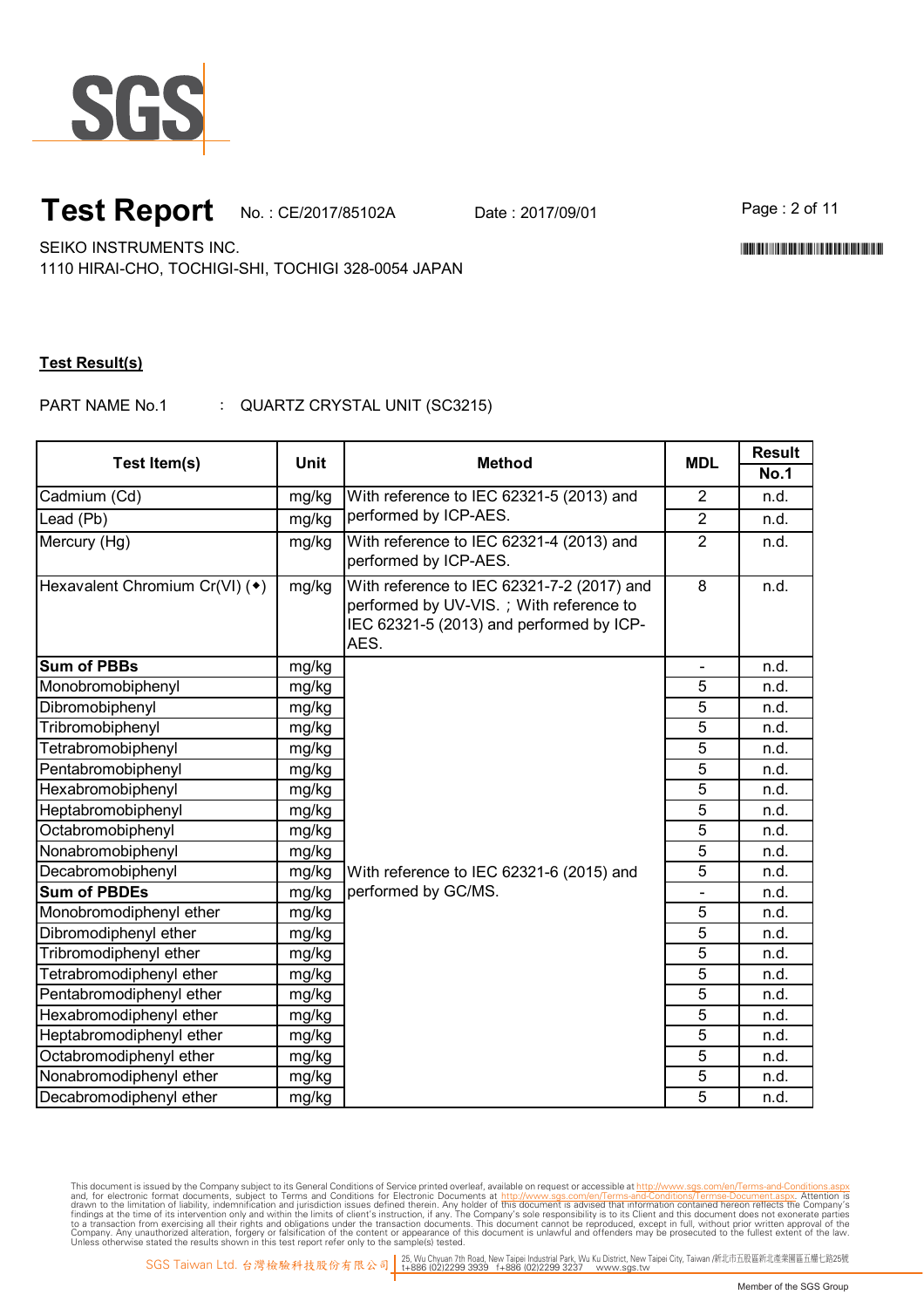

# **Test Report** No.: CE/2017/85102A Date: 2017/09/01 Page : 3 of 11

\*CE/2017/85102A\*CE/2017/85102A\*CE/2017/85102A\*CE/2017

SEIKO INSTRUMENTS INC.

1110 HIRAI-CHO, TOCHIGI-SHI, TOCHIGI 328-0054 JAPAN

|                                                                                                                                                                                                          |       |                                                                            | <b>MDL</b> | <b>Result</b> |
|----------------------------------------------------------------------------------------------------------------------------------------------------------------------------------------------------------|-------|----------------------------------------------------------------------------|------------|---------------|
| Test Item(s)                                                                                                                                                                                             | Unit  | <b>Method</b>                                                              |            | <b>No.1</b>   |
| Hexabromocyclododecane (HBCDD)<br>and all major diastereoisomers<br>identified (α- HBCDD, β- HBCDD, γ-<br>HBCDD) (CAS No.: 25637-99-4 and<br>3194-55-6 (134237-51-7, 134237-50-<br>$6, 134237 - 52 - 8)$ | mg/kg | With reference to IEC 62321 (2008). Analysis<br>was performed by GC/MS.    | 5          | n.d.          |
| Halogen                                                                                                                                                                                                  |       |                                                                            |            |               |
| Halogen-Fluorine (F)<br>(CAS No.: 14762-94-8)                                                                                                                                                            | mg/kg | With reference to BS EN 14582 (2016).<br>Analysis was performed by IC.     | 50         | n.d.          |
| Halogen-Chlorine (CI)<br>(CAS No.: 22537-15-1)                                                                                                                                                           | mg/kg | With reference to BS EN 14582 (2016).<br>Analysis was performed by IC.     | 50         | n.d.          |
| Halogen-Bromine (Br)<br>(CAS No.: 10097-32-2)                                                                                                                                                            | mg/kg | With reference to BS EN 14582 (2016).<br>Analysis was performed by IC.     | 50         | n.d.          |
| Halogen-Iodine (I)<br>(CAS No.: 14362-44-8)                                                                                                                                                              | mg/kg | With reference to BS EN 14582 (2016).<br>Analysis was performed by IC.     | 50         | n.d.          |
| Perfluorooctane sulfonates<br>(PFOS-Acid, Metal Salt, Amide)                                                                                                                                             | mg/kg | With reference to US EPA 3550C (2007).<br>Analysis was performed by LC/MS. | 10         | n.d.          |
| PFOA (CAS No.: 335-67-1)                                                                                                                                                                                 | mg/kg | With reference to US EPA 3550C (2007).<br>Analysis was performed by LC/MS. | 10         | n.d.          |
| <b>BBP</b> (Butyl Benzyl phthalate)<br>(CAS No.: 85-68-7)                                                                                                                                                | mg/kg | With reference to IEC 62321-8 (2017).<br>Analysis was performed by GC/MS.  | 50         | n.d.          |
| DBP (Dibutyl phthalate) (CAS<br>No.: 84-74-2)                                                                                                                                                            | mg/kg | With reference to IEC 62321-8 (2017).<br>Analysis was performed by GC/MS.  | 50         | n.d.          |
| DIBP (Di-isobutyl phthalate) (CAS<br>No.: 84-69-5)                                                                                                                                                       | mg/kg | With reference to IEC 62321-8 (2017).<br>Analysis was performed by GC/MS.  | 50         | n.d.          |
| DEHP (Di- (2-ethylhexyl)<br>phthalate) (CAS No.: 117-81-7)                                                                                                                                               | mg/kg | With reference to IEC 62321-8 (2017).<br>Analysis was performed by GC/MS.  | 50         | n.d.          |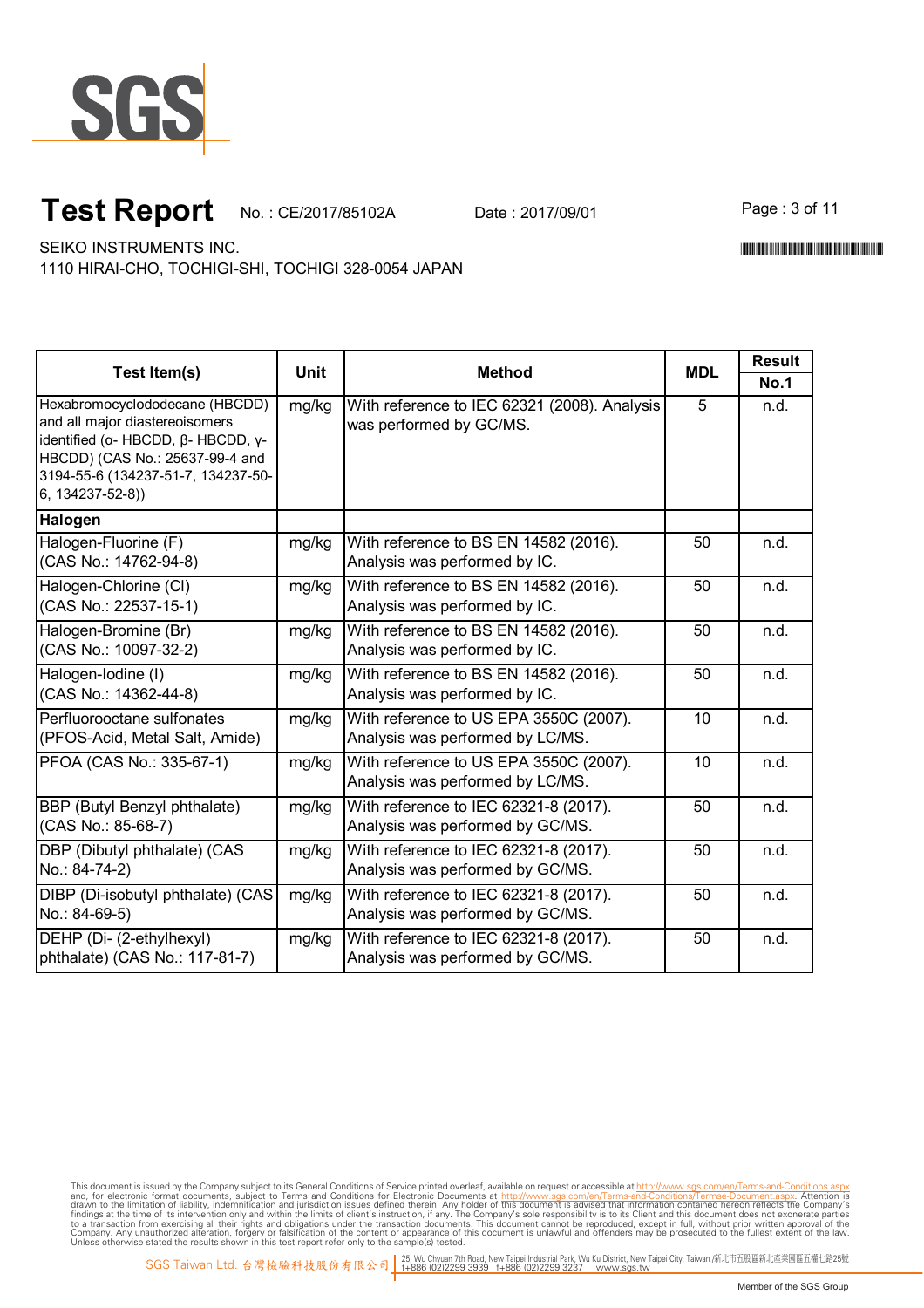

## **Test Report** No.: CE/2017/85102A Date: 2017/09/01 Page: 4 of 11

SEIKO INSTRUMENTS INC. 1110 HIRAI-CHO, TOCHIGI-SHI, TOCHIGI 328-0054 JAPAN \*CE/2017/85102A\*CE/2017/85102A\*CE/2017/85102A\*CE/2017

### **Note**:

- 1. mg/kg = ppm;0.1wt% = 1000ppm
- 2. MDL = Method Detection Limit
- 3. n.d. = Not Detected = less than MDL
- 4. " " = Not Regulated
- 5. (◆):The result of Cr(VI) is "n.d." as the result of Chromium (Cr) is less than the MDL of Cr(VI), and confirmation test of Cr(VI) is not required. If the Chromium (Cr) content is not less than the MDL of Cr(VI), confirmation test of Cr(VI) is required.

### **PFOS Reference Information : POPs - (EU) 757/2010**

Outlawing PFOS as substances or preparations in concentrations above 0.001% (10ppm), in semi-finished products or articles or parts at a level above 0.1%(1000ppm), in textiles or other coated materials above 1µg/m<sup>2</sup>.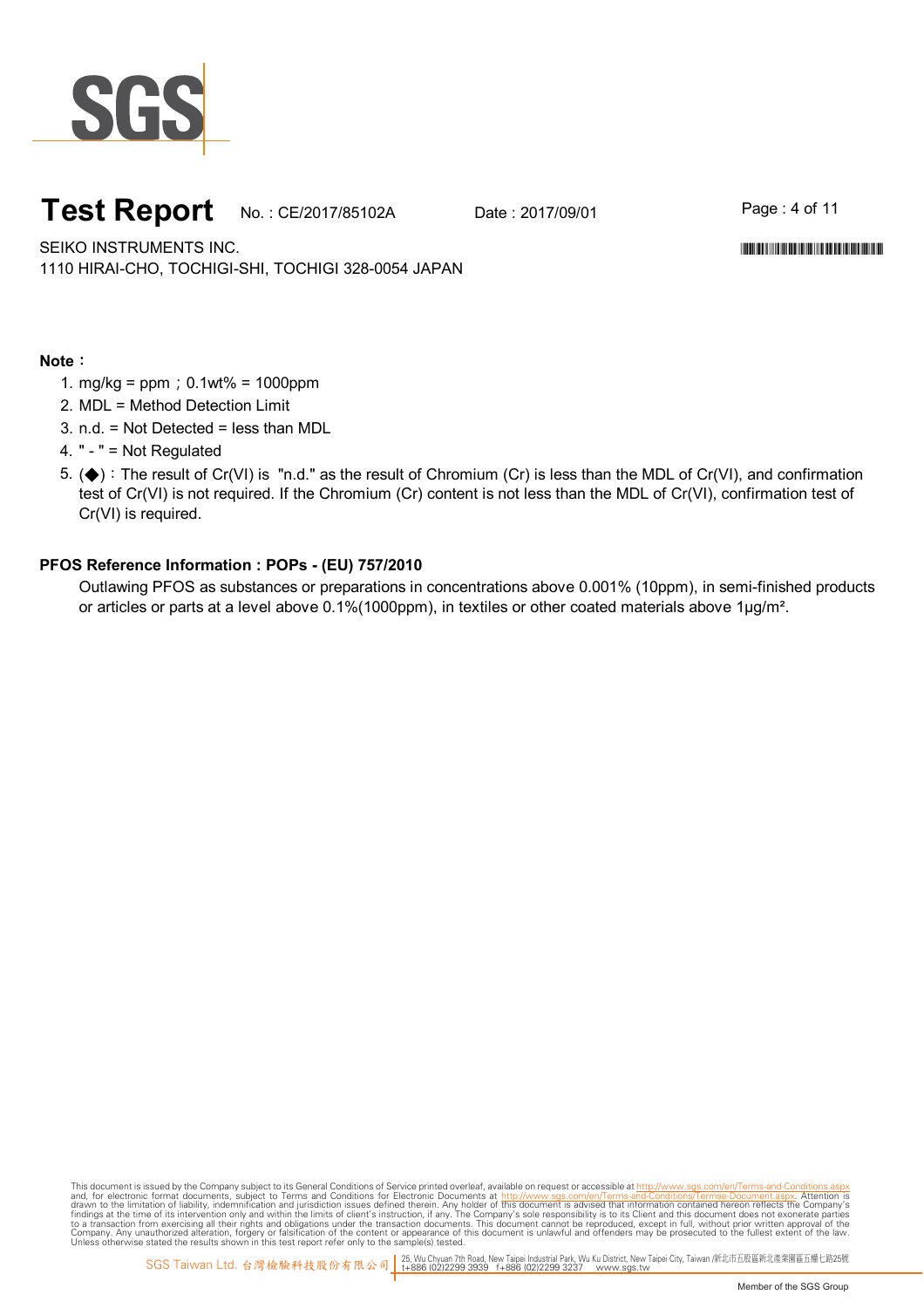

## **Test Report** No.: CE/2017/85102A Date: 2017/09/01 Page: 5 of 11

\*CE/2017/85102A\*CE/2017/85102A\*CE/2017/85102A\*CE/2017

SEIKO INSTRUMENTS INC.

1110 HIRAI-CHO, TOCHIGI-SHI, TOCHIGI 328-0054 JAPAN

### **Analytical flow chart of Heavy Metal**

These samples were dissolved totally by pre-conditioning method according to below flow chart. ( $Cr<sup>6+</sup>$  test method excluded)

Technician : JR Wang



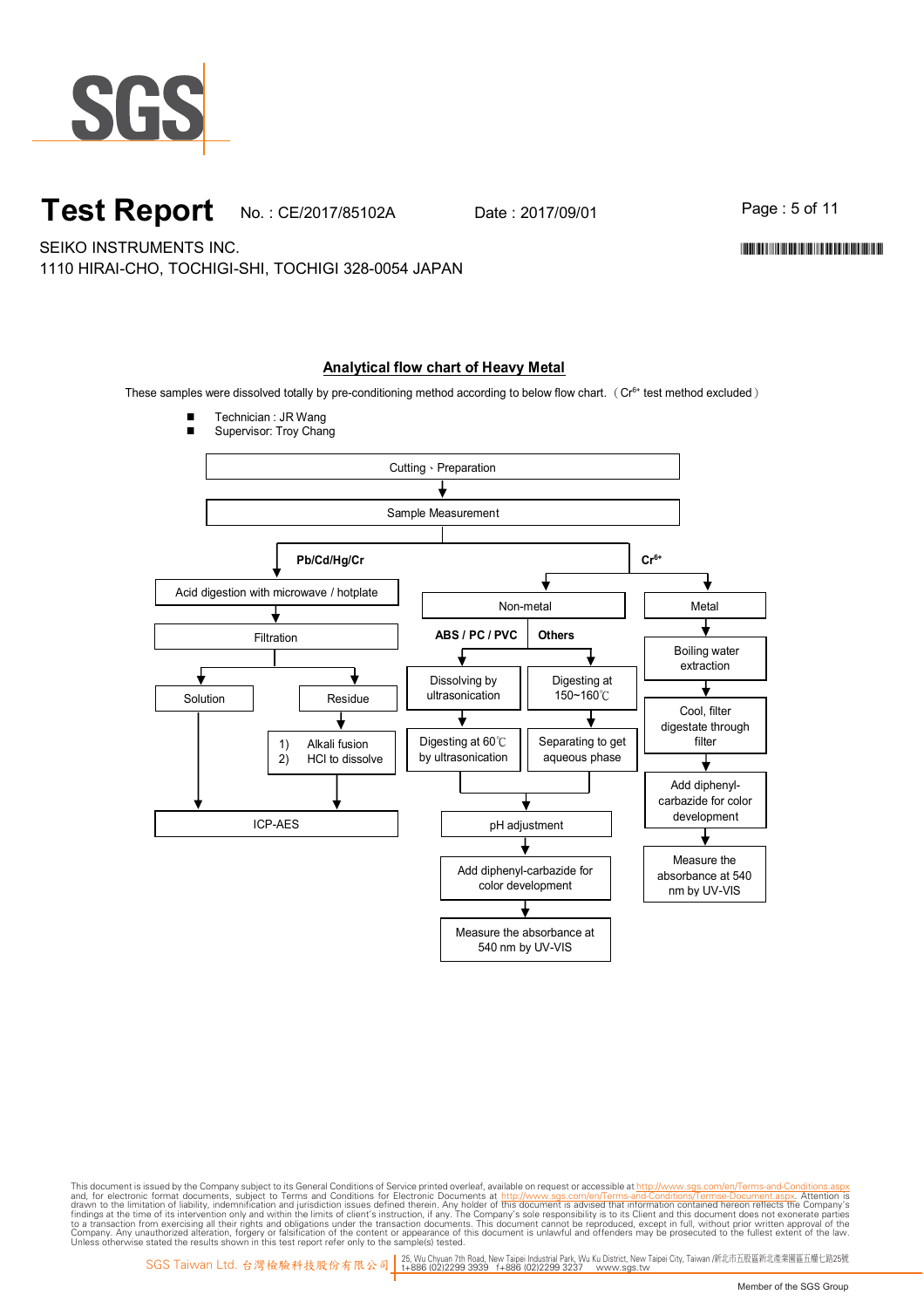

# **Test Report** No.: CE/2017/85102A Date: 2017/09/01 Page: 6 of 11

\*CE/2017/85102A\*CE/2017/85102A\*CE/2017/85102A\*CE/2017

SEIKO INSTRUMENTS INC. 1110 HIRAI-CHO, TOCHIGI-SHI, TOCHIGI 328-0054 JAPAN



#### **Analytical flow chart - PFOA/PFOS**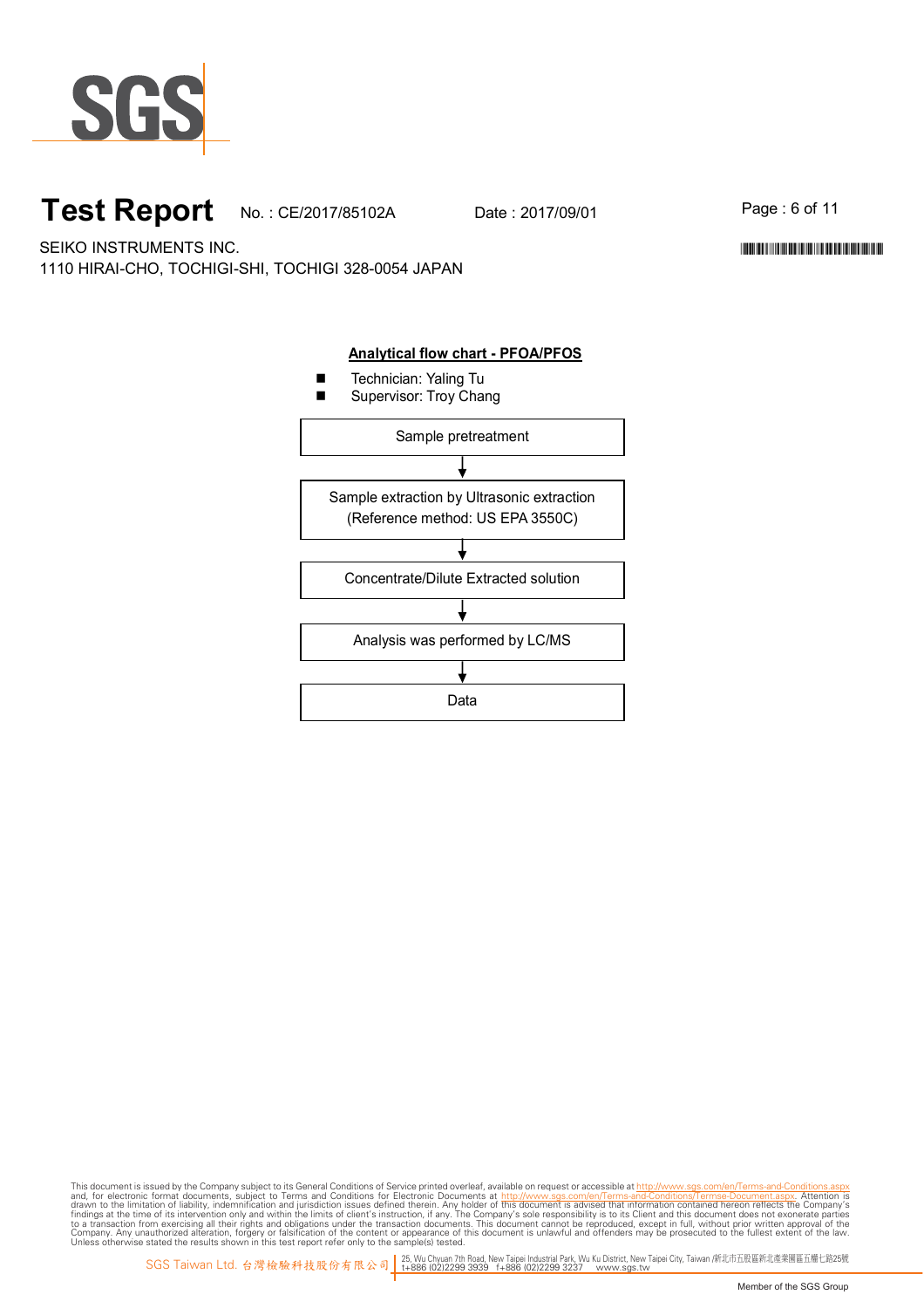

# **Test Report** No.: CE/2017/85102A Date: 2017/09/01 Page: 7 of 11

\*CE/2017/85102A\*CE/2017/85102A\*CE/2017/85102A\*CE/2017

SEIKO INSTRUMENTS INC. 1110 HIRAI-CHO, TOCHIGI-SHI, TOCHIGI 328-0054 JAPAN

## **Analytical flow chart - HBCDD**

- Technician: Yaling Tu
- Supervisor: Troy Chang

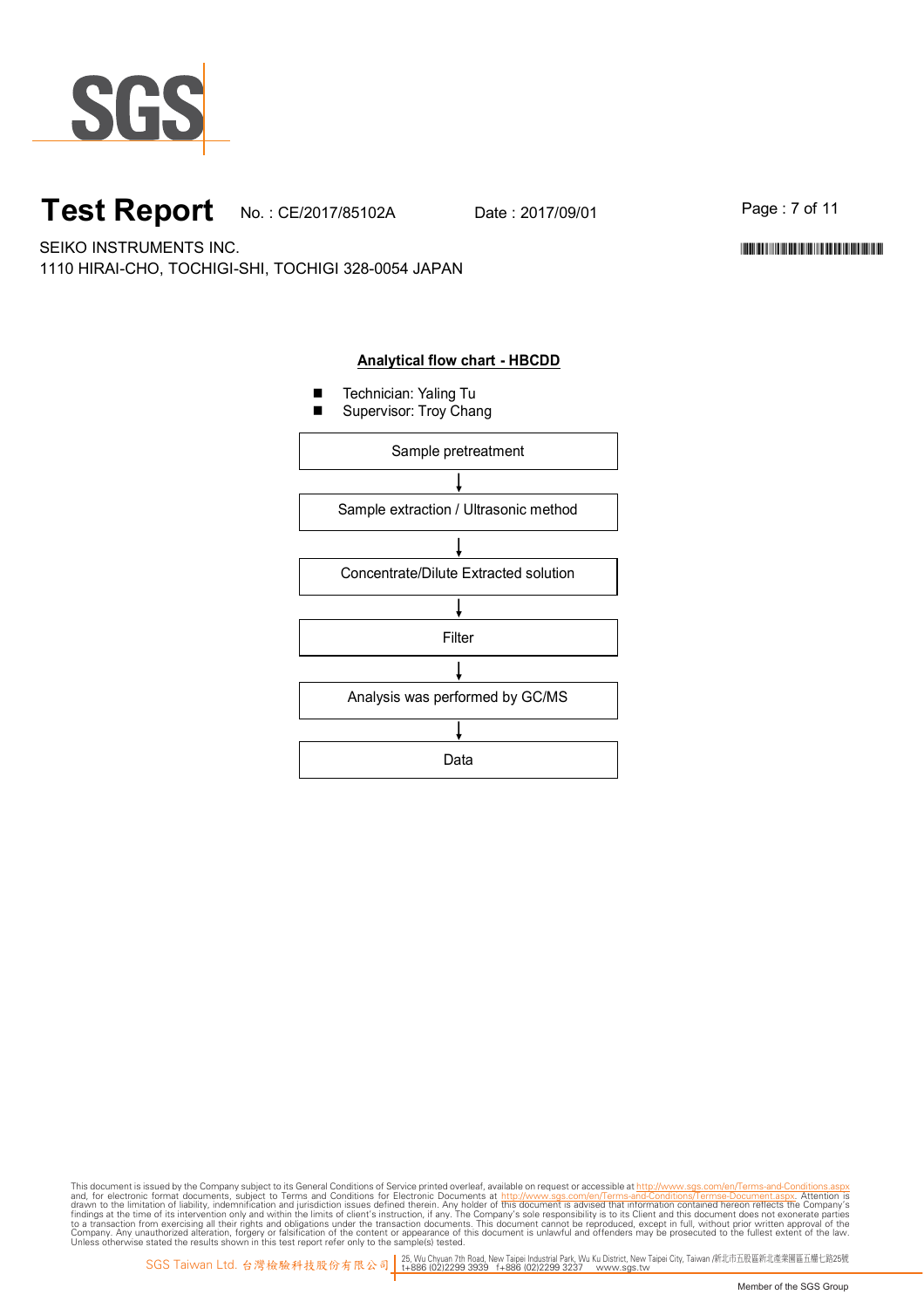

# **Test Report** No.: CE/2017/85102A Date: 2017/09/01 Page: 8 of 11

\*CE/2017/85102A\*CE/2017/85102A\*CE/2017/85102A\*CE/2017

SEIKO INSTRUMENTS INC. 1110 HIRAI-CHO, TOCHIGI-SHI, TOCHIGI 328-0054 JAPAN

### **Analytical flow chart - Halogen**

- Technician: Rita Chen
- Supervisor: Troy Chang

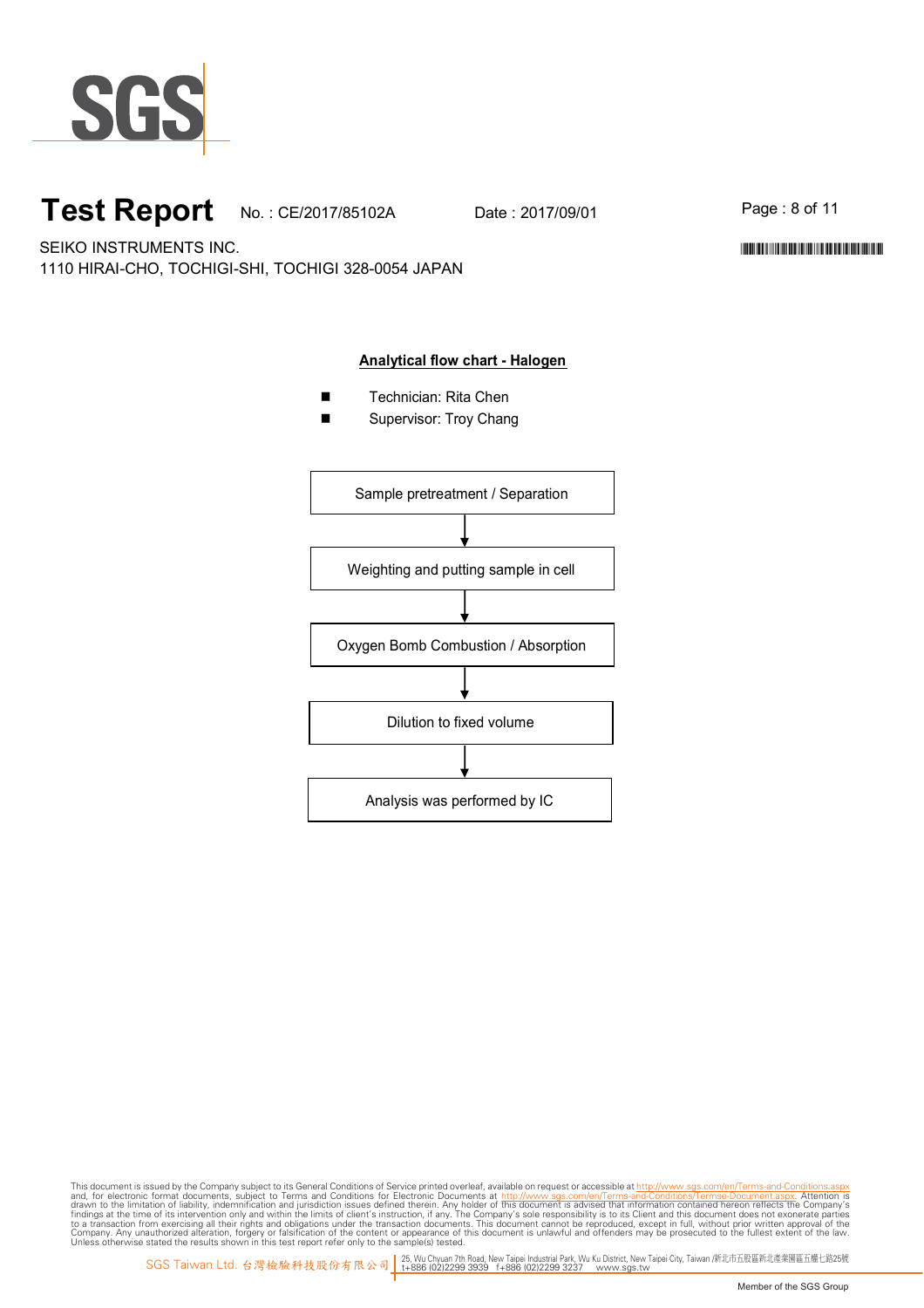

# **Test Report** No.: CE/2017/85102A Date: 2017/09/01 Page: 9 of 11

\*CE/2017/85102A\*CE/2017/85102A\*CE/2017/85102A\*CE/2017

SEIKO INSTRUMENTS INC. 1110 HIRAI-CHO, TOCHIGI-SHI, TOCHIGI 328-0054 JAPAN

### **Analytical flow chart - Phthalate**

- Technician: Andy Shu
- Supervisor: Troy Chang

【**Test method: IEC 62321-8**】

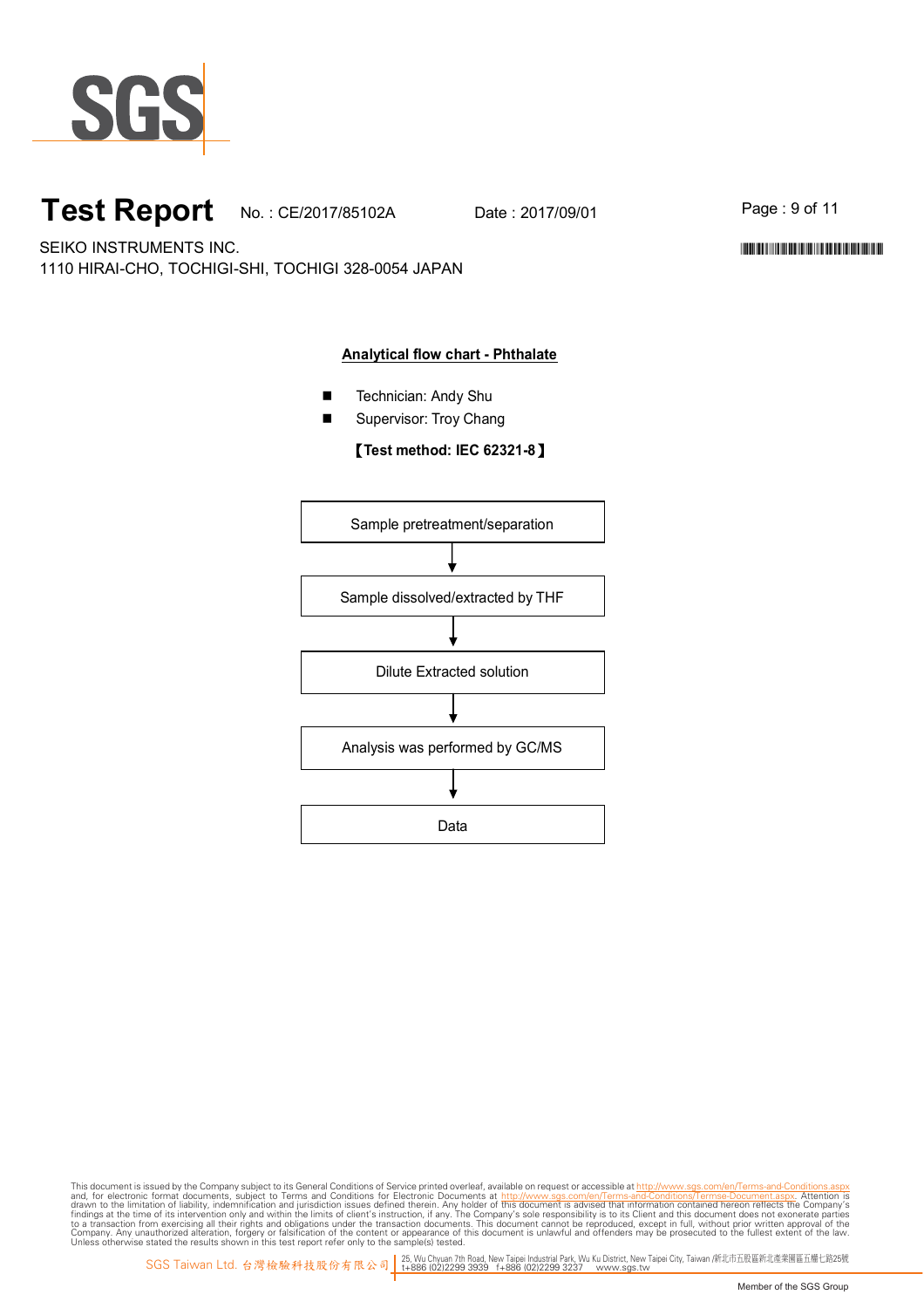

# **Test Report** No.: CE/2017/85102A Date: 2017/09/01 Page: 10 of 11

\*CE/2017/85102A\*CE/2017/85102A\*CE/2017/85102A\*CE/2017

SEIKO INSTRUMENTS INC. 1110 HIRAI-CHO, TOCHIGI-SHI, TOCHIGI 328-0054 JAPAN

> **Analytical flow chart – PBB / PBDE** ■ Technician : Yaling Tu Supervisor: Troy Chang First testing process Sample Optional screen process .... Confirmation process  $\rightarrow$ Sample pretreatment Screen analysis ................................ ÷ Sample extraction / Soxhlet method  $\overline{\mathbf{v}}$ Concentrate/Dilute Extracted solution  $\blacktriangledown$ Filter┱ Ý Analysis by GC/MS Ý Issue Report